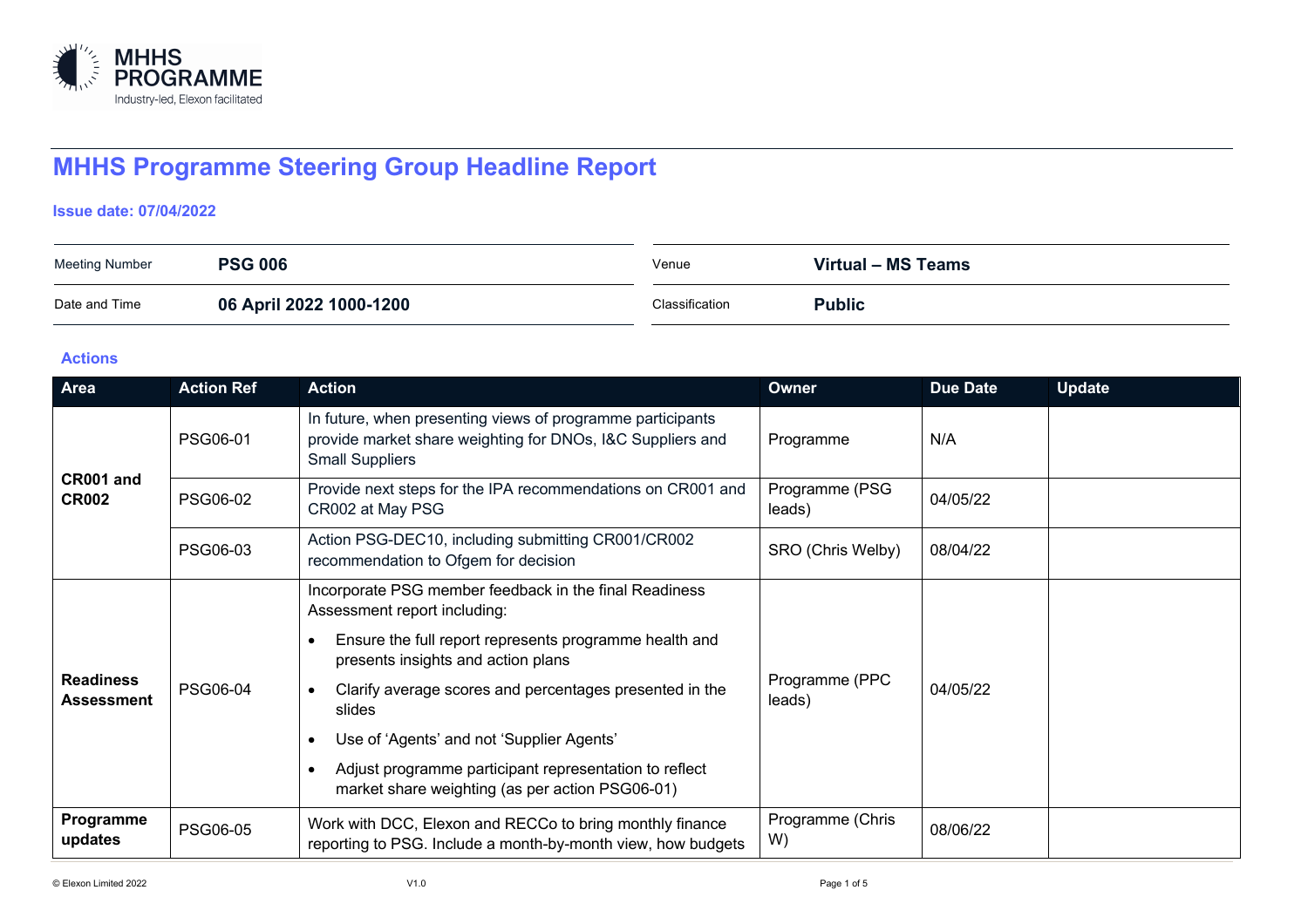|                         |                 | change with Programme changes (e.g., new CRs), and budget<br>performance against plan                                      |                         |          |  |
|-------------------------|-----------------|----------------------------------------------------------------------------------------------------------------------------|-------------------------|----------|--|
|                         | <b>PSG06-06</b> | Continue to improve the PSG dashboards, for example:                                                                       |                         |          |  |
| Programme<br>dashboards |                 | Milestone dashboard: add further detail on the impacts and<br>mitigations of risks/delays<br>Programme (PSG                |                         | 04/05/22 |  |
|                         |                 | Finance dashboard: add commentary and further detail on<br>leads)<br>what the figures show/indicate                        |                         |          |  |
|                         |                 | PPC: expand on the meaning of the data presented and<br>incorporate insights                                               |                         |          |  |
| <b>Other</b>            | <b>PSG06-07</b> | Provide an update on expanding Programme distribution lists to<br>include more than one Principal Contact per organisation | Programme (Andrew<br>M) | 04/05/22 |  |
|                         | <b>PSG06-08</b> | Add Open Day outputs to May PSG Agenda                                                                                     | Programme (PMO)         | 04/05/22 |  |

#### **Decisions**

| <b>Area</b>               | Ref       | Decision                                                                                                     |
|---------------------------|-----------|--------------------------------------------------------------------------------------------------------------|
| CR001 and<br><b>CR002</b> | PSG-DEC10 | The SRO decided to recommend that Ofgem approve CR001. The SRO decided to recommend that Ofgem reject CR002. |

## **Key Discussion Items**

| Area                      | <b>Discussion</b>                                                                                                                                                                                                                                                                                                                                                                                                                                                                                              |              |              |                 |                                                                                                                                                                                          |  |  |
|---------------------------|----------------------------------------------------------------------------------------------------------------------------------------------------------------------------------------------------------------------------------------------------------------------------------------------------------------------------------------------------------------------------------------------------------------------------------------------------------------------------------------------------------------|--------------|--------------|-----------------|------------------------------------------------------------------------------------------------------------------------------------------------------------------------------------------|--|--|
| CR001 and<br><b>CR002</b> | The Programme presented the outputs of the impact assessments on CR001 and CR002 as per the PSG papers. The IPA provided their view<br>and recommendation as per the PSG papers. Each constituency representative provided their view on the Change Requests including which Change<br>Request(s) they supported.<br>Note: X denotes support for a CR. Where X is indicated for a CR and for Both CRs, the constituency representative expressed support for both CRs but<br>also had a preference for one CR. |              |              |                 |                                                                                                                                                                                          |  |  |
|                           | <b>Constituency</b>                                                                                                                                                                                                                                                                                                                                                                                                                                                                                            | <b>CR001</b> | <b>CR002</b> | <b>Both CRs</b> | <b>Constituency Representative Comments</b>                                                                                                                                              |  |  |
|                           | <b>Supplier Agent</b><br>(Independent)                                                                                                                                                                                                                                                                                                                                                                                                                                                                         |              |              | X.              | The rep noted that Supplier Agent (Independent) constituents were split and that their<br>main concern is how future milestones may be compressed to maintain the<br>Programme end date. |  |  |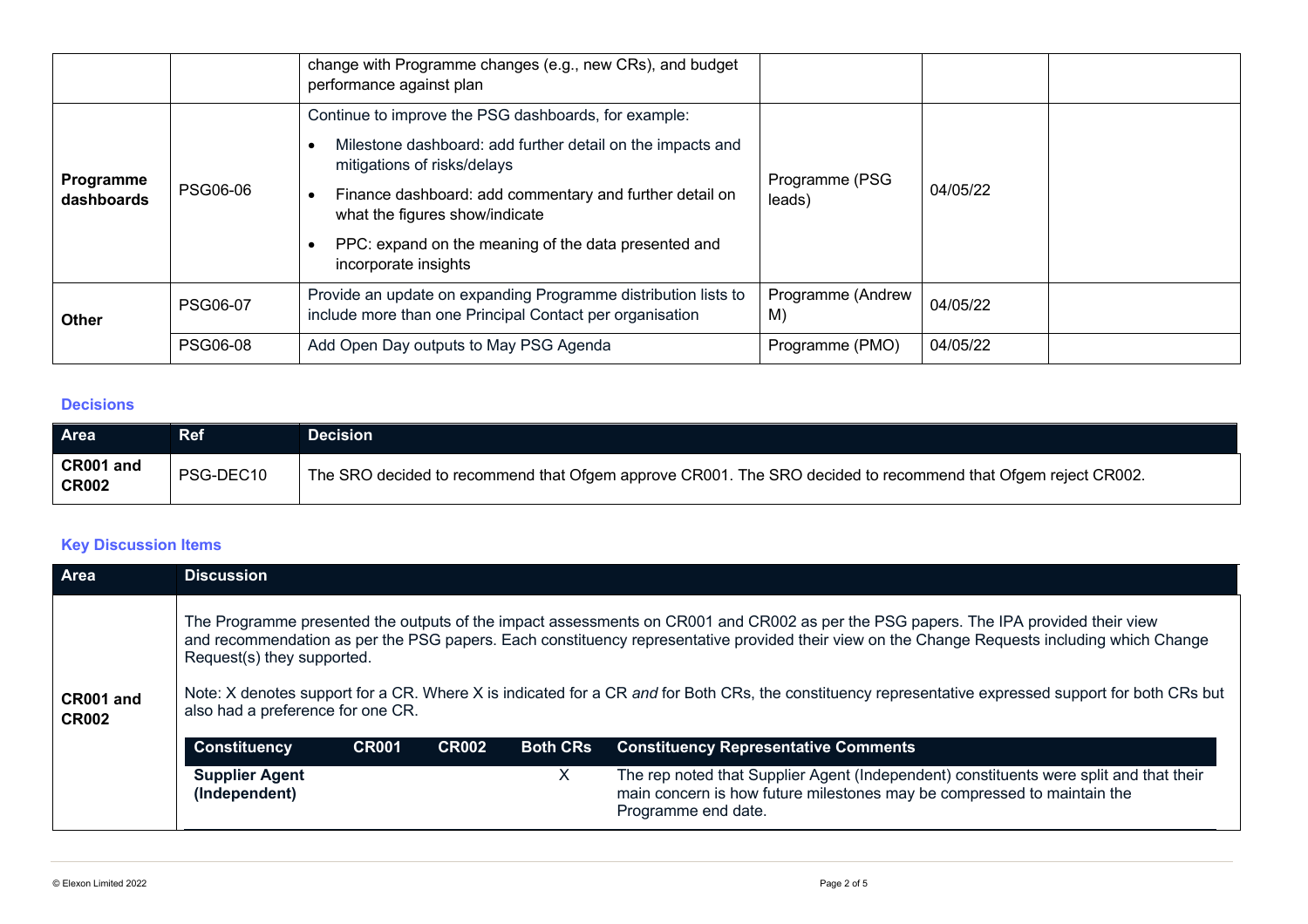| <b>Supplier Agent</b>              |                           |                           | $\overline{X}$ | The rep reiterated the Supplier Agent (Independent) rep's comments and stated<br>support for both CRs. The rep added that their constituency would side with suppliers.                                                                                                                                                                                                                                                  |
|------------------------------------|---------------------------|---------------------------|----------------|--------------------------------------------------------------------------------------------------------------------------------------------------------------------------------------------------------------------------------------------------------------------------------------------------------------------------------------------------------------------------------------------------------------------------|
| Elexon                             | $\boldsymbol{\mathsf{X}}$ |                           |                | The rep stated support for CR001, noting Elexon were already mobilised. The rep<br>added there was not enough information in CR002 to inform their impact assessment<br>and so they abstained from expressing support for CR002.                                                                                                                                                                                         |
| <b>National Grid</b><br><b>ESO</b> | $\mathsf{X}$              |                           |                | The rep was supportive of CR001. The rep reiterated the Elexon rep's view that<br>CR002 did not have enough detail and so they abstained from expressing support for<br>CR002.                                                                                                                                                                                                                                           |
| <b>iDNO</b>                        |                           | $\sf X$                   | X              | The rep noted their constituency was split and that there was support for both CRs.<br>For CR001, iDNOs were concerned about a lack of supplier engagement. For CR002,<br>iDNOs were supportive of suppliers and could see that they are not able to engage<br>sooner. Based on feedback from constituents, the iDNO rep expressed a preference<br>for CR002.                                                            |
| <b>DNO</b>                         | X                         |                           |                | The rep noted they had a split constituency, with no engagement from 2/6 DNOs. The<br>rep voted in support of CR001, as DNOs are a mobilised party and engaged in<br>Programme working groups. The DNO rep abstained from expressing support for<br>CR002.                                                                                                                                                               |
| <b>I&amp;C Supplier</b>            |                           | $\overline{X}$            | $\overline{X}$ | The rep stated support for CR001 on the basis that the Programme is not working to<br>current plan and so M5 needs to be moved anyway. The rep noted a preference for<br>CR002 as the CR is seen as solving the problem that exists (supplier engagement),<br>and that CR001 does not solve this problem.                                                                                                                |
| <b>Small supplier</b>              |                           | $\boldsymbol{\mathsf{X}}$ | X              | The rep stated support for both CRs with a marginal bias towards CR002.                                                                                                                                                                                                                                                                                                                                                  |
| <b>Medium Supplier</b>             |                           | $\overline{X}$            |                | The rep stated support for CR002 as this reflected all of their constituents' views. The<br>rep was not supportive of CR001 as they believed the CR does not solve medium<br>suppliers' priority conflict.                                                                                                                                                                                                               |
| <b>Large Supplier</b>              |                           | $\overline{X}$            | $\overline{X}$ | The rep noted that they do not represent all large suppliers. The rep stated support for<br>both CRs noting that CR001 is more of a governance modification as the existing<br>timelines can't be met. The rep added that CR001 does still have challenges to meet<br>its timelines. The rep added a preference for CR002, noting that individual large<br>suppliers do have different views on their ability to engage. |
| <b>Consumer</b>                    | $\overline{X}$            |                           |                | The rep stated support for CR001 as it minimises delay. The rep rejected CR002 due<br>to the risk of increased cost and delay, and the impact on consumers. The rep stated<br>they were not convinced on the need for further engagement given the Programme's<br>confidence in current engagement levels and that some Suppliers are already<br>engaging. The Programme should not move at the pace of the slowest.     |
| DCC                                | $\overline{X}$            |                           |                | The rep stated support for CR001. The rep did not believe CR002 provided enough<br>evidence and saw no significant reason why CR001 can't be met by suppliers.                                                                                                                                                                                                                                                           |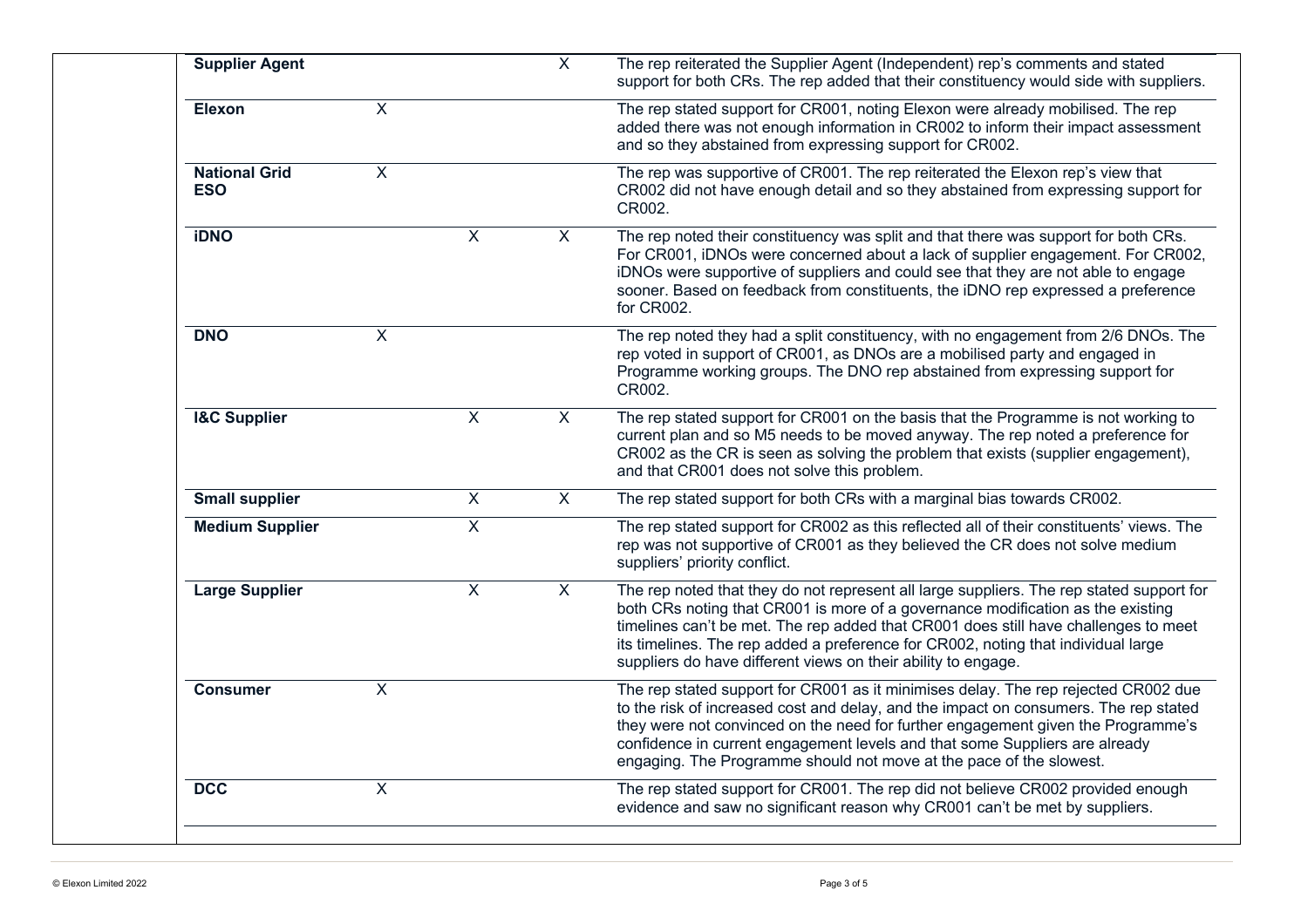|                                                     | There was no consensus for either CR. The SRO made a decision (as per arrangements in the MHHS Governance Framework) to recommend to<br>Ofgem approval of CR001 and rejection of CR002 (decision PSG-DEC10). This was based on the outputs of Impact Assessment and the views of<br>constituency representatives:                                                                                                                                                                                                                                                                                                                                                                                                                                                                                                                                                                                                                                |
|-----------------------------------------------------|--------------------------------------------------------------------------------------------------------------------------------------------------------------------------------------------------------------------------------------------------------------------------------------------------------------------------------------------------------------------------------------------------------------------------------------------------------------------------------------------------------------------------------------------------------------------------------------------------------------------------------------------------------------------------------------------------------------------------------------------------------------------------------------------------------------------------------------------------------------------------------------------------------------------------------------------------|
|                                                     | SRO rationale for recommending CR001 is approved by Ofgem:<br>The Programme is not going to meet the current April 2022 M5 date and therefore an extension to M5 is required. The Programme believes 29<br>July 2022 is achievable.<br>All but one of the PSG members were supportive of CR001 (although some supported both CRs).<br>Balancing the risk of changes that may be required to the design against the risk of delayed benefits to consumers, CR001 presents a lower risk<br>than CR002. This has been confirmed by the Independent Programme Assurer (IPA). This risk will be reduced further with the<br>recommendations made by the IPA.                                                                                                                                                                                                                                                                                          |
|                                                     | SRO rationale for recommending CR002 is rejected by Ofgem:<br>Fewer PSG members were supportive of CR002.<br>There was a lack of supporting evidence for CR002. Several PSG members felt CR002 did not have sufficient detail to make a decision.<br>The challenges causing low supplier engagement in the Programme are unlikely to be resolved by September (the point at which CR002<br>proposes suppliers would start engaging). There was limited firm commitment from suppliers to review the design at this point.<br>Suppliers have raised concerns about market conditions. The scheduled Programme replan will help address these concerns. It would be<br>beneficial for all parties to reach an earlier baselining of the design (M5) so the scheduled Programme replan can take place sooner.<br>CR002 creates a greater risk than CR001 that there will be a delay to the Programme end date and realising benefits for consumers. |
|                                                     | The SRO will now submit this recommendation to Ofgem to make a decision.                                                                                                                                                                                                                                                                                                                                                                                                                                                                                                                                                                                                                                                                                                                                                                                                                                                                         |
|                                                     | The Programme also took further actions including that future CRs should represent Programme Participant views based on market share rather than by<br>license (action PSG06-01) and taking action on the recommendations provided by the IPA (action PSG06-02).                                                                                                                                                                                                                                                                                                                                                                                                                                                                                                                                                                                                                                                                                 |
| <b>Readiness</b><br><b>Assessment 1</b>             | An update was provided on Readiness Assessment 1. Feedback was provided by PSG members that will be incorporated in the final Readiness<br>Assessment report (action PSG06-04).                                                                                                                                                                                                                                                                                                                                                                                                                                                                                                                                                                                                                                                                                                                                                                  |
| <b>Data</b><br>Integration<br><b>Platform (DIP)</b> | The Programme provided an update on the Data Integration Platform (DIP) and its procurement approach.                                                                                                                                                                                                                                                                                                                                                                                                                                                                                                                                                                                                                                                                                                                                                                                                                                            |
|                                                     | Several small updates were provided, on the status of other Change Requests (e.g., CR003-05), a reminder on the MHHS Open Day, and an update on<br>Central Party finances.                                                                                                                                                                                                                                                                                                                                                                                                                                                                                                                                                                                                                                                                                                                                                                       |
| <b>Further</b><br>Programme<br><b>Updates</b>       | The Programme asked for volunteers to input into Programme replanning activity taking place ahead of M5. Some PSG members were concerned about<br>how the Programme would ensure these volunteers represent all Programme Participants. The Programme confirmed that all Programme Participants<br>would be engaged via consultation on the replan, and that the engagement of volunteers ahead of this was intended to de-risk the consultation process.                                                                                                                                                                                                                                                                                                                                                                                                                                                                                        |
|                                                     | PSG members provided feedback on Central Party finances. The Programme took an action to provide further detail (action PSG06-05).                                                                                                                                                                                                                                                                                                                                                                                                                                                                                                                                                                                                                                                                                                                                                                                                               |

п